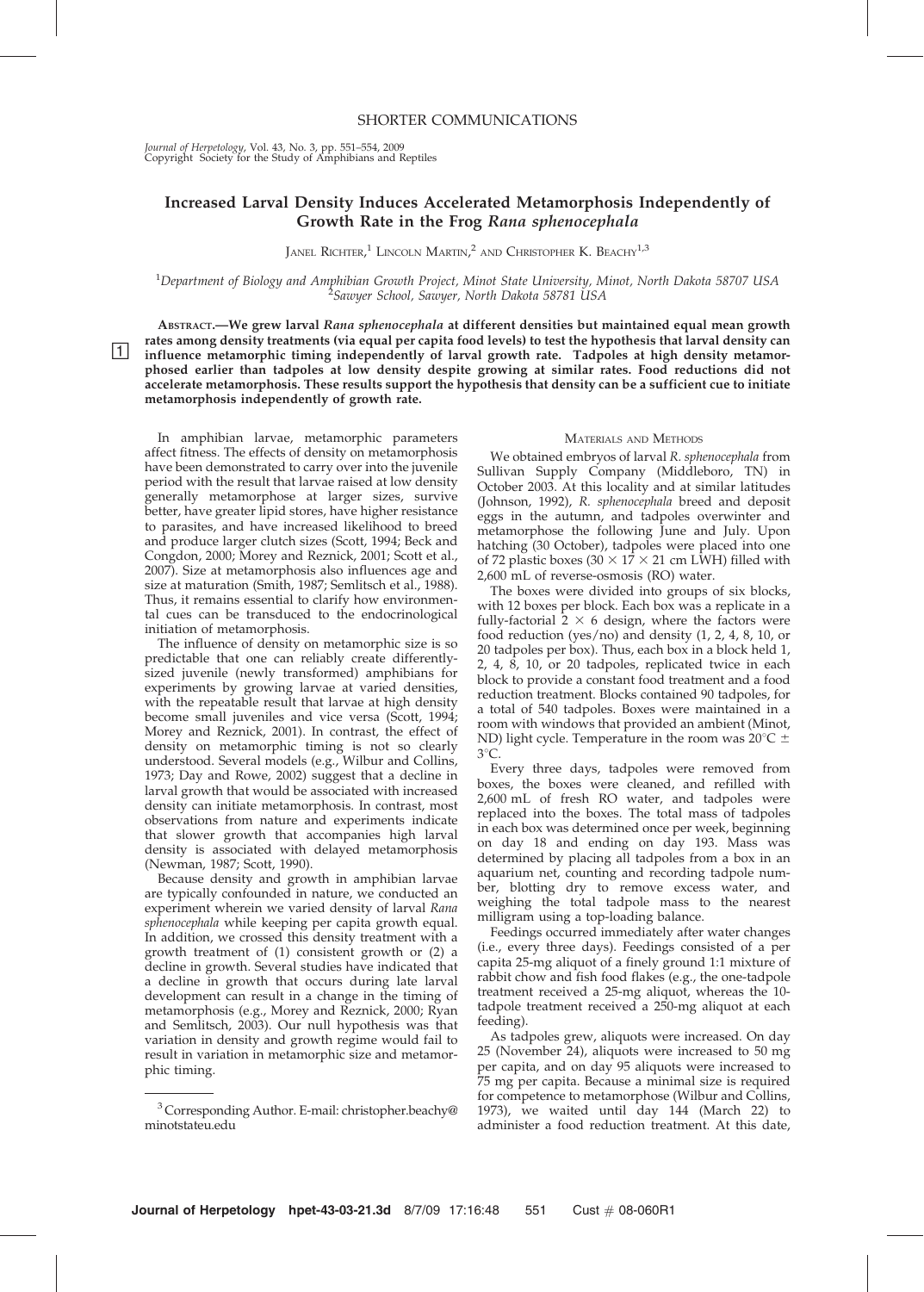

FIG. 1. Growth trajectories showing mean body size  $(\pm 1 \text{ SE})$  of tadpoles at density treatments. Trajectories terminate at mean metamorphic mass and date of metamorphosis. Closed triangles denote four tadpoles per box; open squares denote eight tadpoles per box; open circles denote 10 tadpoles per box; and closed circles denote 20 tadpoles per box. Arrow indicates initiation of food reductions in half the food treatments. Note the consequent increase in variance in tadpole masses in each density treatment following food reduction.

all tadpoles were prometamorphic and larger than the minimal metamorphic size of R. sphenocephala from wild populations (Butterfield et al., 2005). Thus, at day 144, one-half of the treatments were subjected to a food reduction that returned these treatments to a per capita 25 mg aliquot. Metamorphs (defined as forelimb emergence) were weighed, and larval period (days) was recorded. Metamorphs first appeared on day 195 (May 12), and all tadpoles had metamorphosed by day 240 (26 June). These metamorphic dates are approximately coincident with estimates from wild populations at similar latitudes (Johnson, 1992).

To confirm expected growth effects, we used a oneway MANOVA to examine the effect of density on the vector of average mass recorded each week and compared these masses at each date using a oneway ANOVA. Then, we analyzed mean metamorphic timing (in days) and mean metamorphic mass (in mg) of all transforming tadpoles with a two-way MAN-OVA with density and food reduction as treatment effects. Data for metamorphic timing were inversedtransformed (Alford and Harris, 1988), and data from metamorphic mass were log-transformed (Sokal and Rohlf, 1995). We used  $\alpha$  = 0.05 as significance criterion, and Wilks'  $\lambda$  was used as our multivariate test statistic.

### **RESULTS**

Because the one-tadpole and two-tadpole density treatment groups grew at slower rates, they were removed from further analyses. The other density treatment groups (i.e., 4, 8, 10, and 20 tadpoles) grew at similar mean rates (Fig. 1). Mortality was low (<5%) and similar across all groups.

Food reduction did not result in a reduction in larval period (Table 1). However, there was a significant effect on metamorphic mass of food reduction: food-reduced groups had significantly lower metamorphic size (Fig. 2).

There was a significant difference in larval period because of variation in density: tadpoles at higher density had shorter larval periods (i.e., exhibited accelerated metamorphosis; Table 1). Density did not affect metamorphic mass (Fig. 3).

#### **DISCUSSION**

Because the causes (e.g., pond desiccation) and consequences (decreases in growth rate) of high larval density are usually confounded, our goal was to grow tadpoles living at different densities at equal mean rates to test the hypothesis that variation in density causes variation in metamorphic timing. Our results indicate that density can influence metamorphic timing in R. sphenocephala tadpoles. Although there was not a significant difference in body size (our intended result), metamorphic timing differed significantly between the 4-tadpole treatment and the 20 tadpole treatment, with the 20-tadpole treatment density metamorphosing earlier.

Studies on larval density have been of two kinds: density experiments (i.e., manipulations of actual number of larvae in a given volume) and desiccation experiments (i.e., manipulations of same number of larvae in declining volumes). Density experiments produced slower growth and delayed metamorphosis at smaller sizes (Morey and Reznick, 2001; Loman,

TABLE 1. Summary of multivariate and univariate analyses of the effect of treatments on log-transformed metamorphic mass (mg) and inverse-transformed larval period (days). Mean squares for metamorphic mass are  $\times$  10<sup>-2</sup>, mean squares for larval period are  $\times$  10<sup>-7</sup>. For the multivariate statistics, df = 6,400 for density and density  $\times$  food, df = 2,400 for food. For univariate statistics, df = 3,201 for density and density  $\times$  food, df = 1,209 for food. For metamorphic mass, error MS =  $2.01 \times 10^{-2}$ ; for larval period, error MS =  $1.27 \times 10^{-7}$ .

|                       | Multivariate statistics |       |                       | Univariate statistics |       |               |      |       |       |
|-----------------------|-------------------------|-------|-----------------------|-----------------------|-------|---------------|------|-------|-------|
|                       |                         |       | Mass at metamorphosis |                       |       | Larval period |      |       |       |
| Source                | Wilks' $\lambda$        | F     |                       | MS                    | F     |               | MS   | F     |       |
| Density               | 0.955                   | 1.56  | 0.158                 | 3.22                  | 1.605 | 0.189         | 4.01 | 3.15  | 0.026 |
| Food                  | 0.824                   | 21.28 | < 0.001               | 65.20                 | 32.48 | $<$ 0.001     | 4.13 | 3.24  | 0.073 |
| Density $\times$ Food | 0.970                   | 1.03  | 0.404                 | 1.60                  | 0.796 | 0.497         | 1.03 | 0.812 | 0.488 |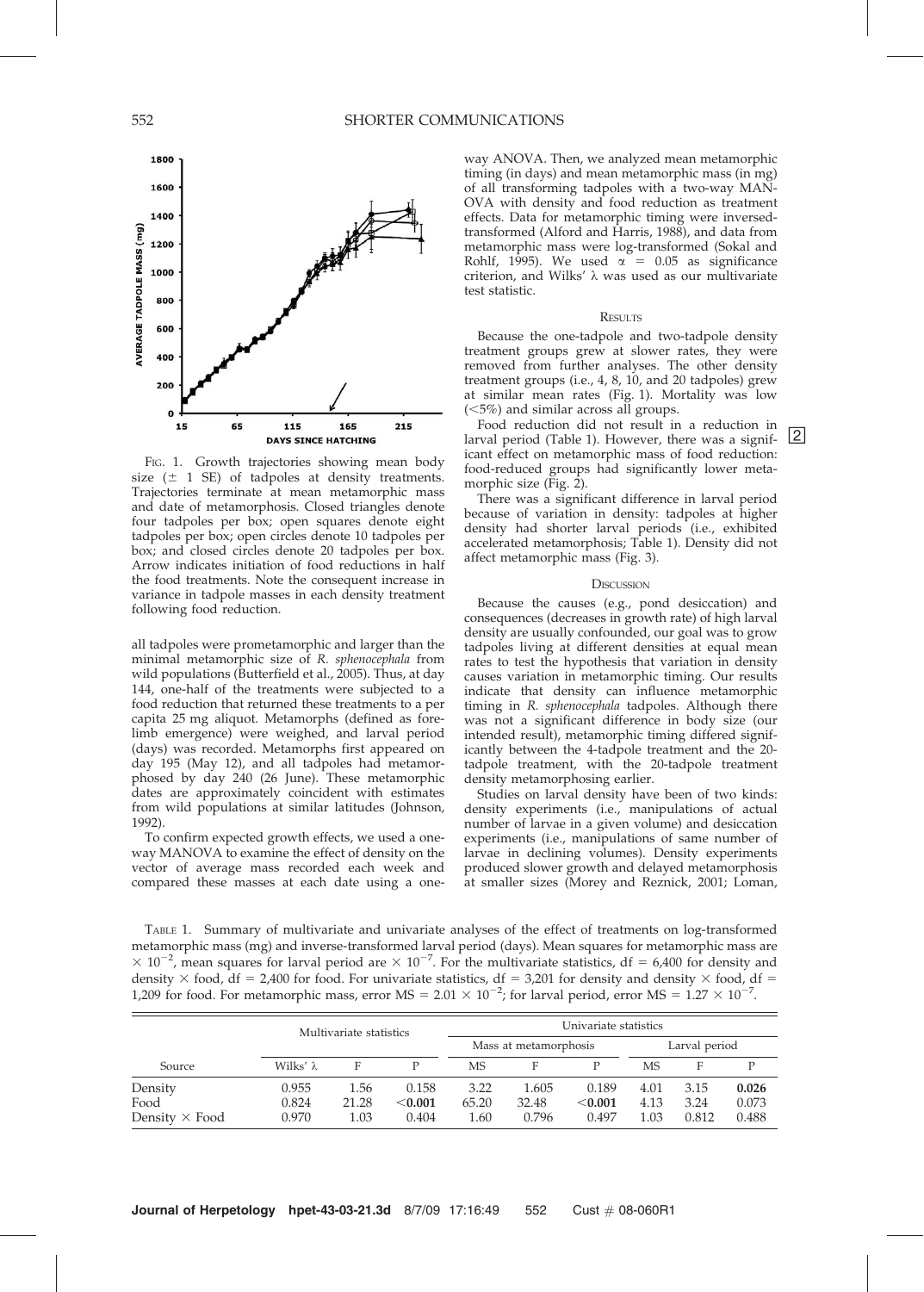## SHORTER COMMUNICATIONS 553



FIG. 2. Summary of responses of larval Rana sphenocephala to food reduction treatments. (A) Larval period in days. (B) Mass at metamorphosis. Bars represent means + 1 SE. \*\*  $P < 0.001$ .

2004; Resetarits et al., 2004), whereas desiccation experiments produced accelerated metamorphosis at smaller sizes (Newman, 1988; Denver et al., 1998; Kiesecker and Skelly, 2001).

Our study was a density experiment that deviated from the studies cited above by keeping mean growth equal across density treatments. Our result of accelerated metamorphosis is more similar to desiccation experiments. What this suggests is that the retarded development in density experiments may have a nutritional basis (i.e., intraspecific competition for food prevents rapid development). In contrast, in our density experiment, larvae were freed from intraspecific competition and, thus, could accelerate development. Perhaps the reduced per capita swimming volume experienced by tadpoles at high density created similar stress conditions to those in desiccation experiments wherein food access was not restricted at the same time as water volume was declining. Thus, it is tenable that, in actual ponds, the effect of density on metamorphic development will be contingent on the nature of the larval habitat. If the pond's food resources remain sufficient to support



FIG. 3. Summary of responses of larval Rana sphenocephala to density treatments. (A) Larval period in days. (B) Mass at metamorphosis. Bars represent means + 1 SE. Letters above bars indicate treatment group means not significantly different using LSD a posteriori contrasts.

rapid growth, then development can be accelerated to escape a drying pond. In contrast, a pond with poor growth opportunities for larvae is not likely to be able to produce any metamorphs in the case of desiccation.

Acknowledgments.—M. Schwan, K. Junglas, K. Burckhardt, C. Burckhardt, and C. Ory helped feed tadpoles and clean boxes. This research was supported by National Institutes of Health Grant P20RR016741 from the INBRE Program of the National Center for Research Resources. LM was supported by the ''Kids in Research'' outreach program of the Amphibian Growth Project. This work was conducted under Minot State University IACUC Protocol A05001.

## LITERATURE CITED

- ALFORD, R. A., AND R. N. HARRIS. 1988. Effects of larval growth history on anuran metamorphosis. American Naturalist 131:91–106.
- BECK, C. W., AND J. D. CONGDON. 2000. Effects of age and size at metamorphosis on performance and metabolic rates of southern toad (Bufo terrestris) metamorphs. Functional Ecology 14:32–38.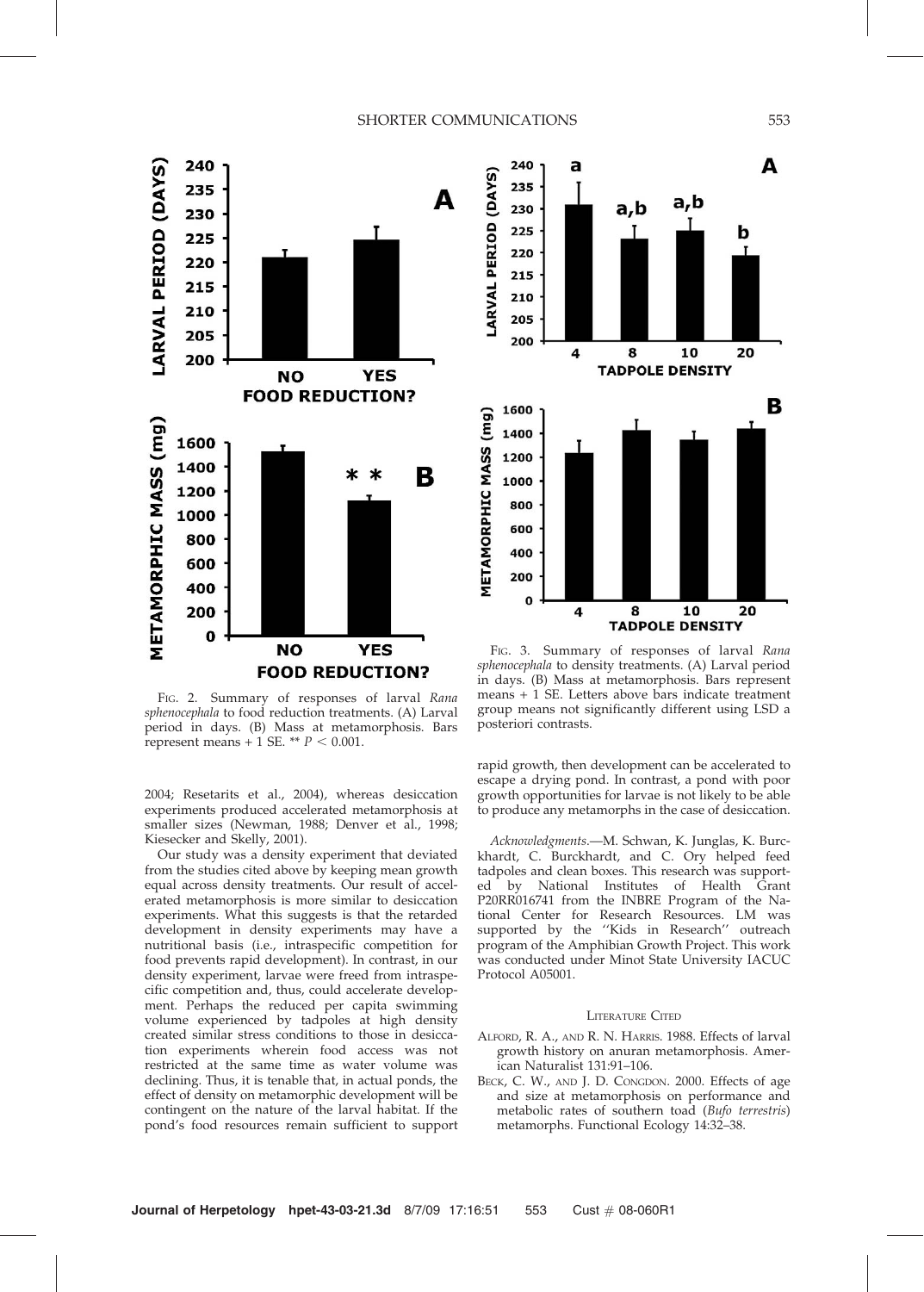- BUTTERFIELD, B. P., M. J. LANNOO, AND P. NANJAPPA. 2005. Rana sphenocephala. In M. J. Lannoo (ed.), Amphibian Declines: The Conservation and Status of United States Species, pp. 586–587. University of California Press, Berkeley.
- DAY, T., AND L. ROWE. 2002. Developmental thresholds and the evolution of reaction norms for age and size at life-history transitions. American Naturalist 159:338–350.
- DENVER, R. J., N. MIRHADI, AND M. PHILLIPS. 1998. Adaptive plasticity in amphibian metamorphosis: response of Scaphiopus hammondii tadpoles to habitat desiccation. Ecology 79:1859–1872.
- JOHNSON, T. R. 1992. The Amphibians and Reptiles of Missouri. Missouri Department of Conservation, Jefferson City.
- KIESECKER, J. M., AND D. K. SKELLY. 2001. Effects of disease and pond drying on Gray Treefrog growth, development, and survival. Ecology 82:1956–1963.
- LOMAN, J. 2004. Density regulation in tadpoles of Rana temporaria: a full pond field experiment. Ecology 85:1611–1618.
- MOREY, S., AND D. REZNICK. 2000. A comparative analysis of plasticity in larval development in three species of Spadefoot Toads. Ecology 81: 1736–1749.
- -. 2001. Effects of larval density on postmetamorphic Spadefoot Toads (Spea hammondi). Ecology 82:510–522.
- NEWMAN, R. A. 1987. Effects of density and predation on Scaphiopus couchii tadpoles in desert ponds. Oecologia 71:301–307.
- 1988. Adaptive plasticity in development of Scaphiopus couchii tadpoles in desert ponds. Evolution 42:774–783.
- RESETARITS, W. J., J. F. RIEGER, AND C. A. BINCKLEY. 2004. Threat of predation negates density effects in larval Gray Treefrogs. Oecologia 138:532–538.
- RYAN, T. J., AND R. D. SEMLITSCH. 2003. Growth and expression of alternative life cycles in the salamander Ambystoma talpoideum (Caudata: Ambystomatidae). Biological Journal of the Linnean Society 80:639–646.
- SCOTT, D. E. 1990. Effects of larval density in Ambystoma opacum: an experiment in large-scale field enclosures. Ecology 71:296–306.
- $\therefore$  1994. The effect of larval density on adult demographic traits in Ambystoma opacum. Ecology 75:1383–1396.
- SCOTT, D. E., E. D. CASEY, M. F. DONOVAN, AND T. K. LYNCH. 2007. Amphibian lipid levels at metamorphosis correlate to post-metamorphic terrestrial survival. Oecologia 153:521–532.
- SEMLITSCH, R. D., D. G. SCOTT, AND J. H. K. PECHMANN. 1988. Time and size at metamorphosis related to adult fitness in Ambystoma talpoideum. Ecology 69:184–192.
- SMITH, D. C. 1987. Adult recruitment in chorus frogs: effects of size and date at metamorphosis. Ecology 68:344–350.
- SOKAL, R. R., AND F. J. ROHLF. 1995. Biometry. 3rd ed. W. H. Freeman, New York.
- WILBUR, H. M., AND J. P. COLLINS. 1973. Ecological aspects of amphibian metamorphosis. Science 182:1305–1314.

Accepted: 4 December 2008.